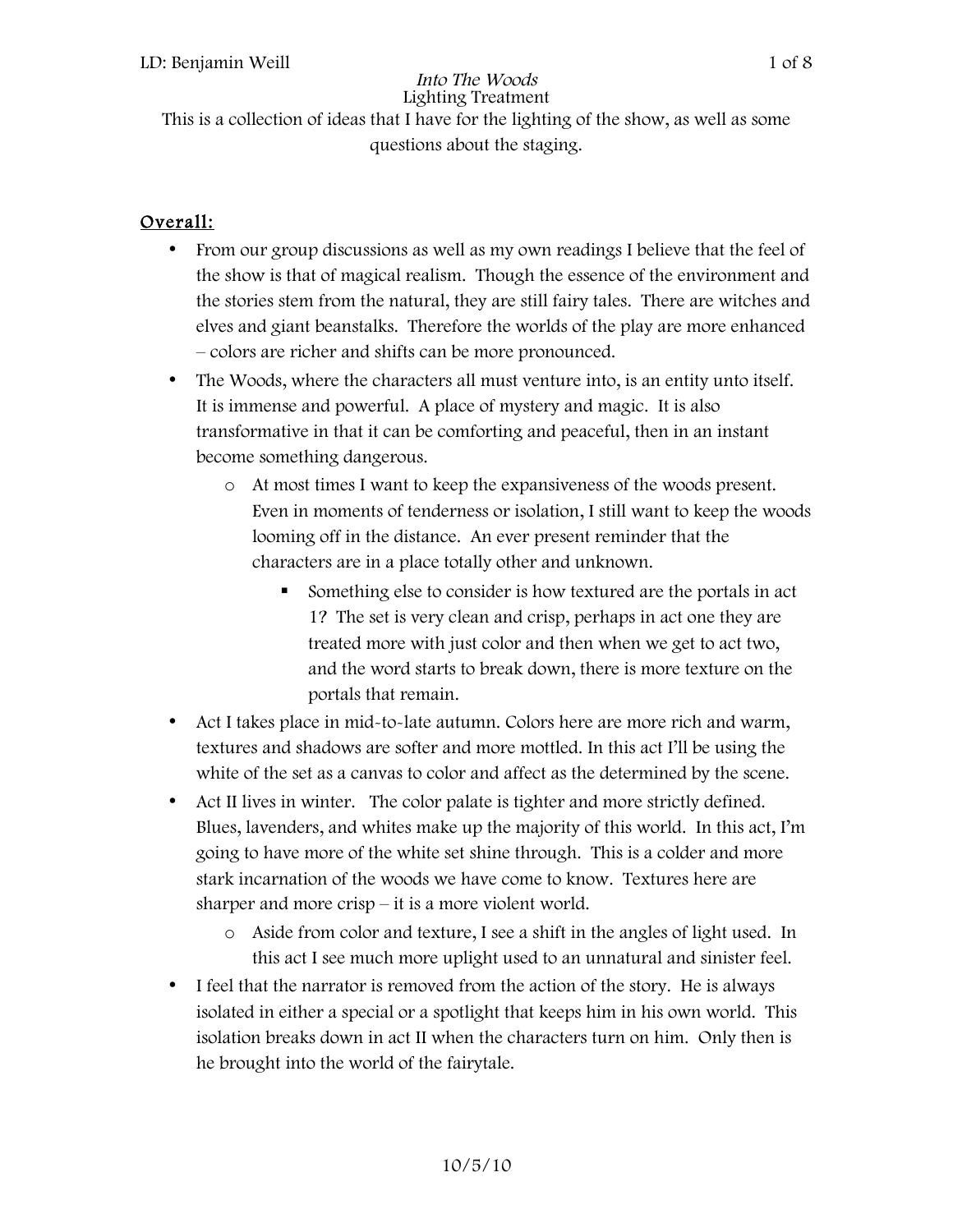• The witch, especially in act I, carries with her a palpable power. She is a dark being and her presence affects the physical world about her. She brings shadows and more cool tones with her.

## ACT I

Scene I

- Prologue 2:00pm
	- o The cueing for this section especially the opening few moments will be very staccato. I want the light to have the same feeling of momentum that the music does. It propels us into the story, starting first with the narrator, then the village, then finally the houses are brought to focus as the narrator introduces them.
	- o This first number is warm and clear. mid-day sun illuminates the three houses. Cinderella's chanting brings our first break from this setting, she becomes shrouded in texture and a vibrancy of color - a sense of an inner power - as she calls the birds. The next big shift in this scene comes with the Witch's entrance into the baker's house. She brings a power with her that shifts the environment. It becomes a bit more mottled, and little more shadowy. She is dangerous.
	- o Finally the woods are revealed. They are immense and powerful impressive and slightly scary. Textured light streams in, caught in the mists of the woods.
		- Will the narrator be stationary, or do you see him moving about?
		- How will the houses open up? Will they open together when the Narrator starts the show? Or do they open one at a time as the Narrator introduces them?
		- How do you see the general staging of both prologues? Specifically, how much action do you see taking place within the "houses" vs. downstage of them? As they are now, they are somewhat difficult to get light into. I'm talking with Sheryl and we will certainly have some lighting options for with the units, but it will be much more limited than out of them.

### Scene II

• Cinderella at the Grave – 4:00pm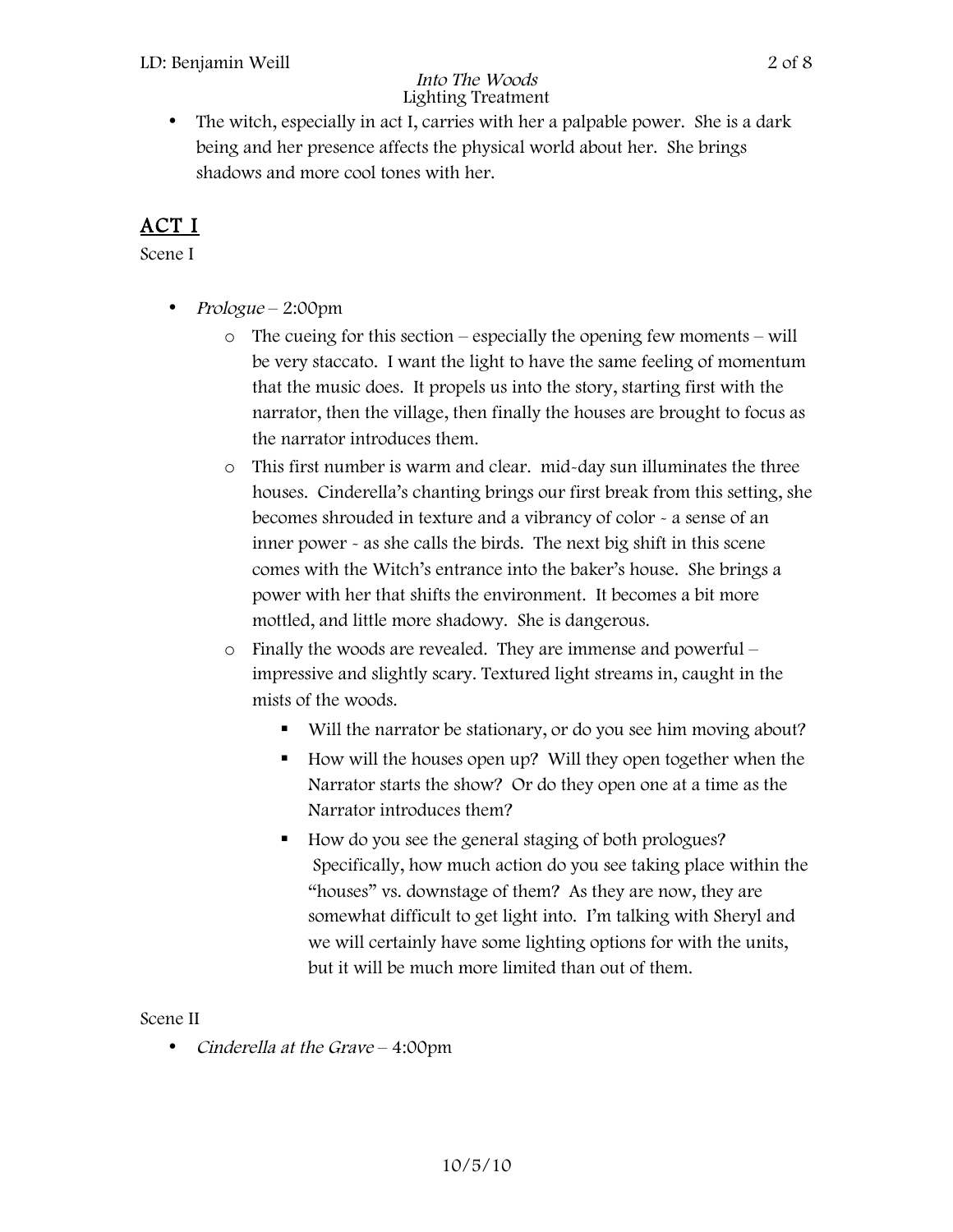- o This song should have a similar feeling as did Cinderella's chanting in the Prologue. It should be evocative of the same sort of earth-magic that Cinderella is in touch with.
- o It is more steeped in organic texture and the color of the world will shift to more vibrant ambers and purples.
- Jack Mysterious Man
	- o It's later in the day. The sun is starting to come down from in the sky, casting longer shadows through the trees.
- Hello, Little Girl 5:00
	- o In another part of the forest Little Red skips through a field. It's a pretty and peaceful place in the woods.
	- o The Wolf is the first time we're exposed to evil within the woods. As his song begins the mood of the scene shifts. It gets a bit more abstracted and menacing. The colors get a bit richer. the world almost becomes syrupy as the wolf lets his true lascivious nature out. The scene will swell into this shift with the wolf's groans.
- Baker, Wife, Witch and Jack. 6:00
	- o The wolf leaves and we return to a look similar to what it was before the song, though it is a bit later in the day – the sun is starting to set.
- I Guess This Is Goodbye Sunset
	- o The sunset is at it's zenith, bathing Jack and Milky White in soft amber light as they say goodbye to one another. This is a very touching and innocent moment for Jack and his best friend.
- Maybe They're Really Magic
	- o As jack leaves, the majesty of the moment with Milky White is broken. The scene is left a little more sober as the wife makes and earnest plea to her husband.
- The Witch at Rapunzel's tower
	- o The sun has just set. The tower is bathed with cool moon light.
- Baker & Little Red / Maybe They're Really Magic (Reprise) Twilight
	- o In another part of the woods, the Baker finds Little Red. The mood is starting to shift. With the sun fading away, the woods start to become more imposing – more uncertain. Shadows are getting deeper and the textures are getting thicker.
- Little Red and Wolf
	- o This is a scary scene. It's dark and shadowy and sinister. A stark contrast to the innocent tenderness of Jack and Milky White.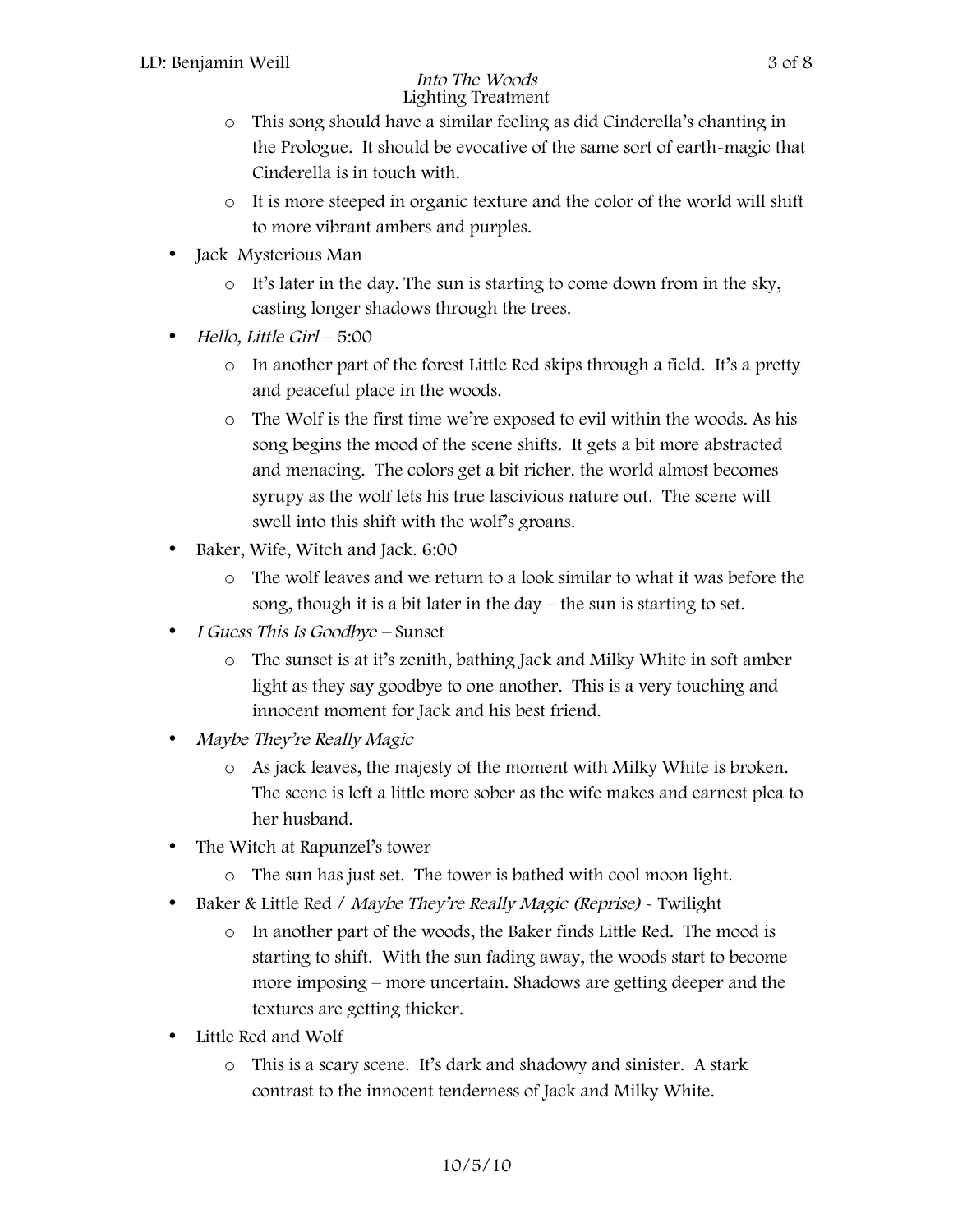- I Know Things Now 8:00-9:00
	- o This song is very simple and earnest. I see Little Red pulled out in a spotlight with the woods looming behind her in moonlight.
- A Very Nice Prince 11:30 pm
	- o Time has passed. It's almost midnight. I see the Baker's Wife and Cinderella almost in a clearing in the woods. The two of them are bathed in moonlight. The light is almost crystalline as the two women long for the lives they haven't yet captured.
- 1st Midnight
	- o The serenity of the previous moments fads away as the 1st bell of midnight. The world becomes more chaotic as people move in and out, building toward the final chords of last midnight.
	- o Night becomes darker and I plan to use lower, boom angles to cut people out.

### Scene III

- Giants in the Sky 10:00
	- o It's next morning. The sun is streaming through the trees as Jack swoops in from his beanstalk. It is bright and crisp and should match the exuberance of Jack's song.
- Baker and Wife and Witch
	- o This will be a continuation of Jack's song. The day continues to build around them.
	- o The witch's entrance brings with it a sense of danger. I plan to add some texture and cooler tones here to visually enhance the affect she has on the characters.
- $Agony 1:00pm$ 
	- o The sun is higher in the sky. It is cool and clear. The princes carry a sense of grandeur with them.
- Baker, Jack's Mother, Baker's Wife, Rapunzel, Cinderella & Step sisters 2-9ish
	- o During these scenes the woods should feel like they're closing in. though everyone has made strides toward they're desired goals, each is encountering obstacles that seem insurmountable.
- It Takes  $Two-9:00$ 
	- o It's much later in the day. This song is a sigh of relief. Things are starting to look up again. The oppressiveness that had been building in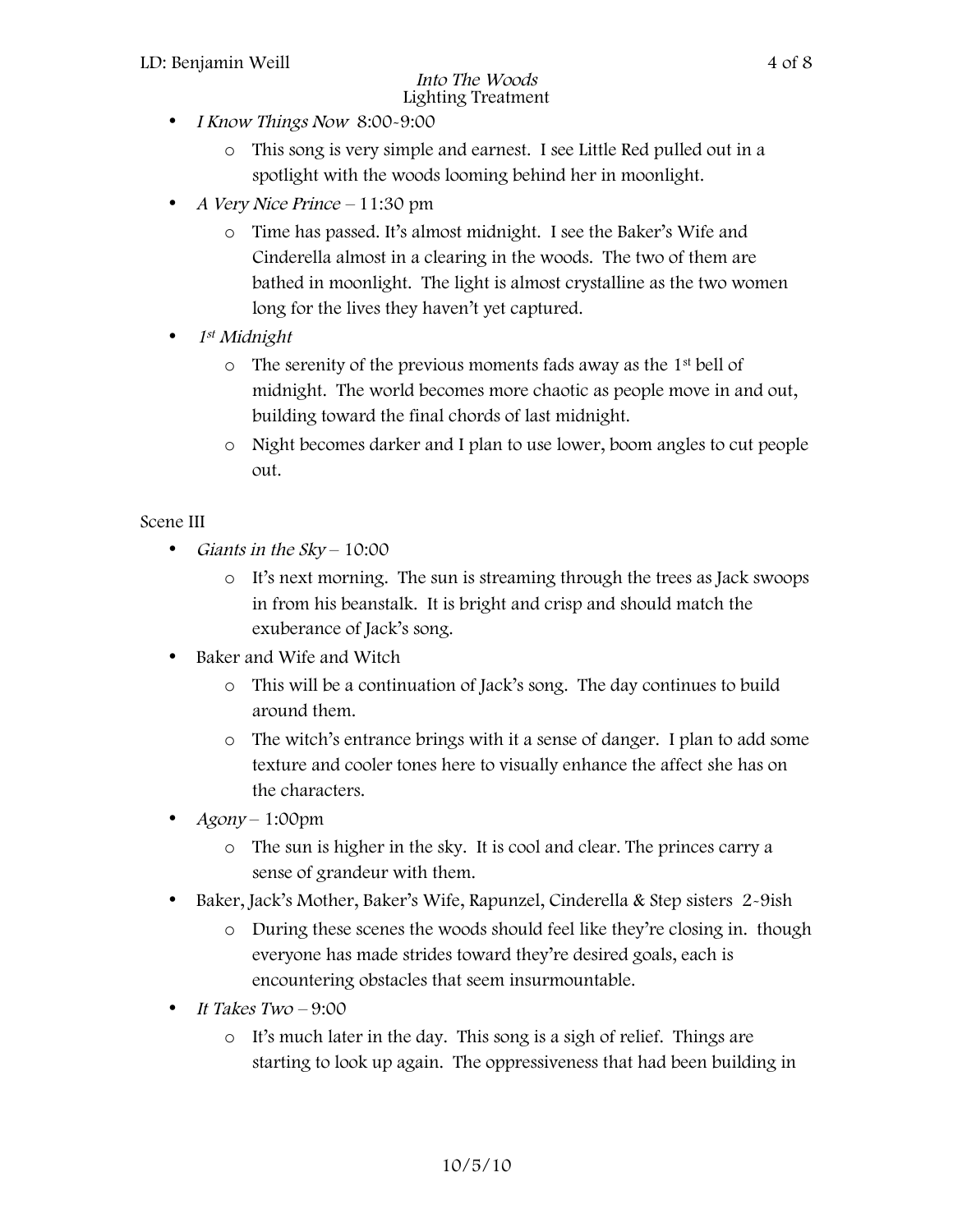the previous scene will melt away into a beautiful and romantic evening as the Baker and his Wife find each other again.

### Scene IV

- 2<sup>nd</sup> Midnight
	- $\circ$  Similar to 1<sup>st</sup> Midnight

### Scene V

- Baker and Baker's Wife 11:00am
	- o It is morning by not as cheery as the previous day.
- Stay With Me
	- o During this song I plan to pull tightly down to the Witch and Rapunzel. It is an intimate and tender moment
	- o I want the woods to seem to grow and almost over take them during the witch's dialogue at the end of the song. In those few lines the witch changes from good to evil. She abandons her motherly compassion and instead turns to punishment and vengeance. I plan to echo that transformation in the perception of the woods. To have them become more oppressive and violent.
- Baker & Mysterious Man, Little Red & Jack, Witch and Rapunzel's prince
	- o Throughout these scenes the oppressiveness that the Witch stained the woods with should remain, to an extent. People are getting tired and stressed as things are coming down to the wire.
- On the Steps of the Palace 11:00
	- o This moment should be similar to A Very Nice Prince.
- Witch's Transformation
	- o This sequence will start in the same sort of state as the two previous midnights. However as the chimes of midnight begin to toll, the energy of the world should pick up finally crescendoing on the final stroke of midnight when a blinding flash of white light and fog reveals the Witch restored to her youthful glory.

### Scene VI

- Stepsister try on the shoe
	- o This sequence will similar to the houses in the prologue Clear and without texture. However, when the prince takes a stepsister off with him it will become infused with the same sort of feeling as Cinderella's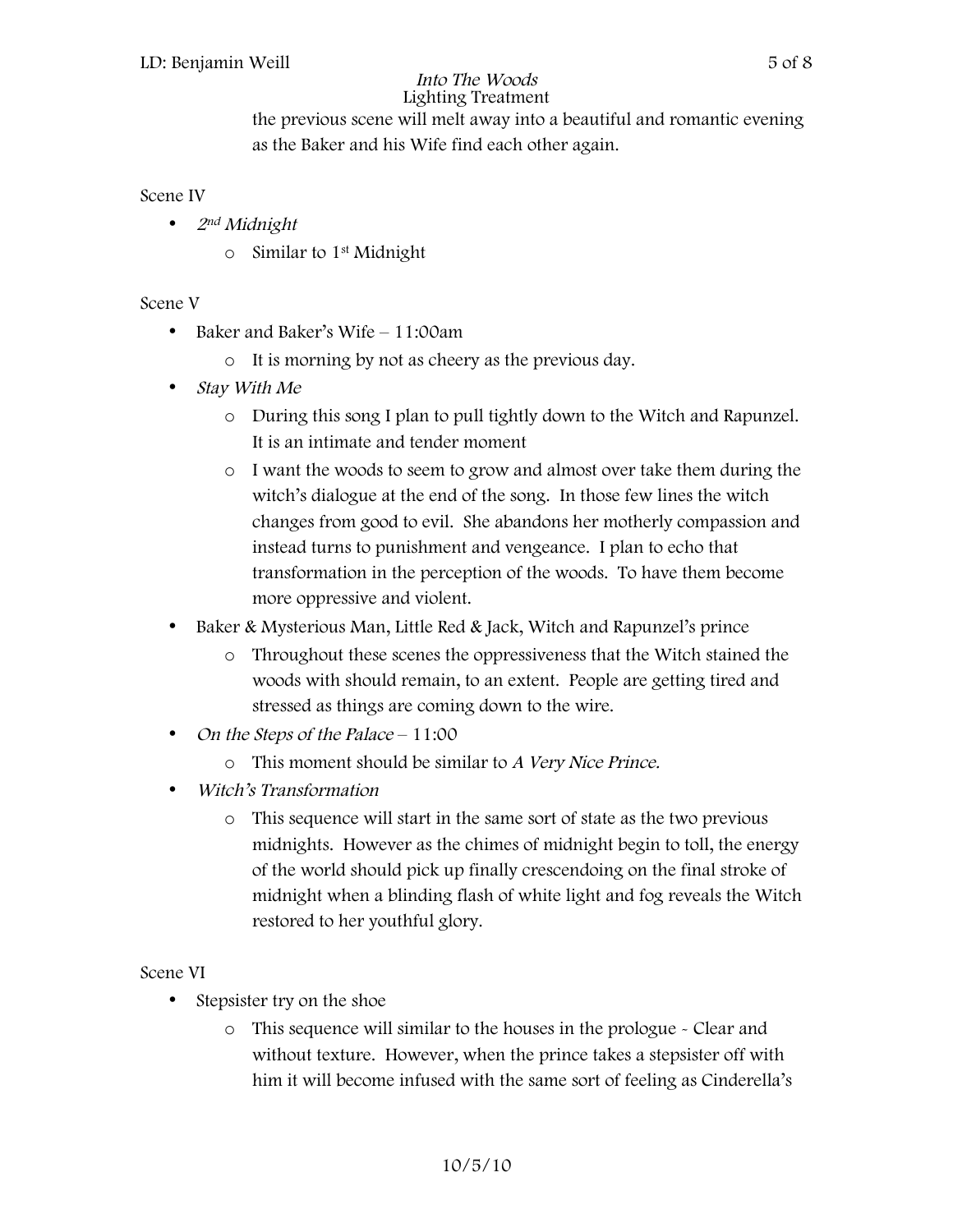chanting and her mother's grave. More vibrant colors and texture that hint at a type of earth magic known only to Cinderella and her mother.

- Ever After
	- o The end of act one will be bright and cheerful the characteristic "happily ever after."

# ACT II

Scene 1

- Prologue: So Happy 10:00am
	- o The opening of this act should be similar to the opening of the previous act, though already we can see that something are different. Time is passed. It's colder – colors are more muted. That being said, it is still a happy time. The families are content as they grow accustomed to their newly improved lives.
	- o I feel that the flow of the cues at the opening of the number should be the same as in the previous act – first the narrator, then the village, then the individual houses.
	- o The giant's landing is the first real shift in this scene. The world loses it's luster as chaos breaks out. The contented glow that surrounded the scene goes away.
	- o As the witch enters I do feel that there should be a subtle shift in the world around her, but I don't see it being as palpable as it was in the previous act. She's lost her power.
		- At which point do you see the woods being revealed?
- The Woods
	- o The woods in this act are something almost entirely changed. They are cold and unwelcoming. They are much more frightening.
	- o I feel that though changed and ragged, the woods, like in act one, have the power to be both imposing and at times comfortable, however it is an uneasy quiet – the calm before the storm or a softness that lures you in before the trap is sprung.

### Scene II

- $Agony 1:00pm$ 
	- o It's later in the day. Cool light streams through bare branches.
- Villagers confront the giant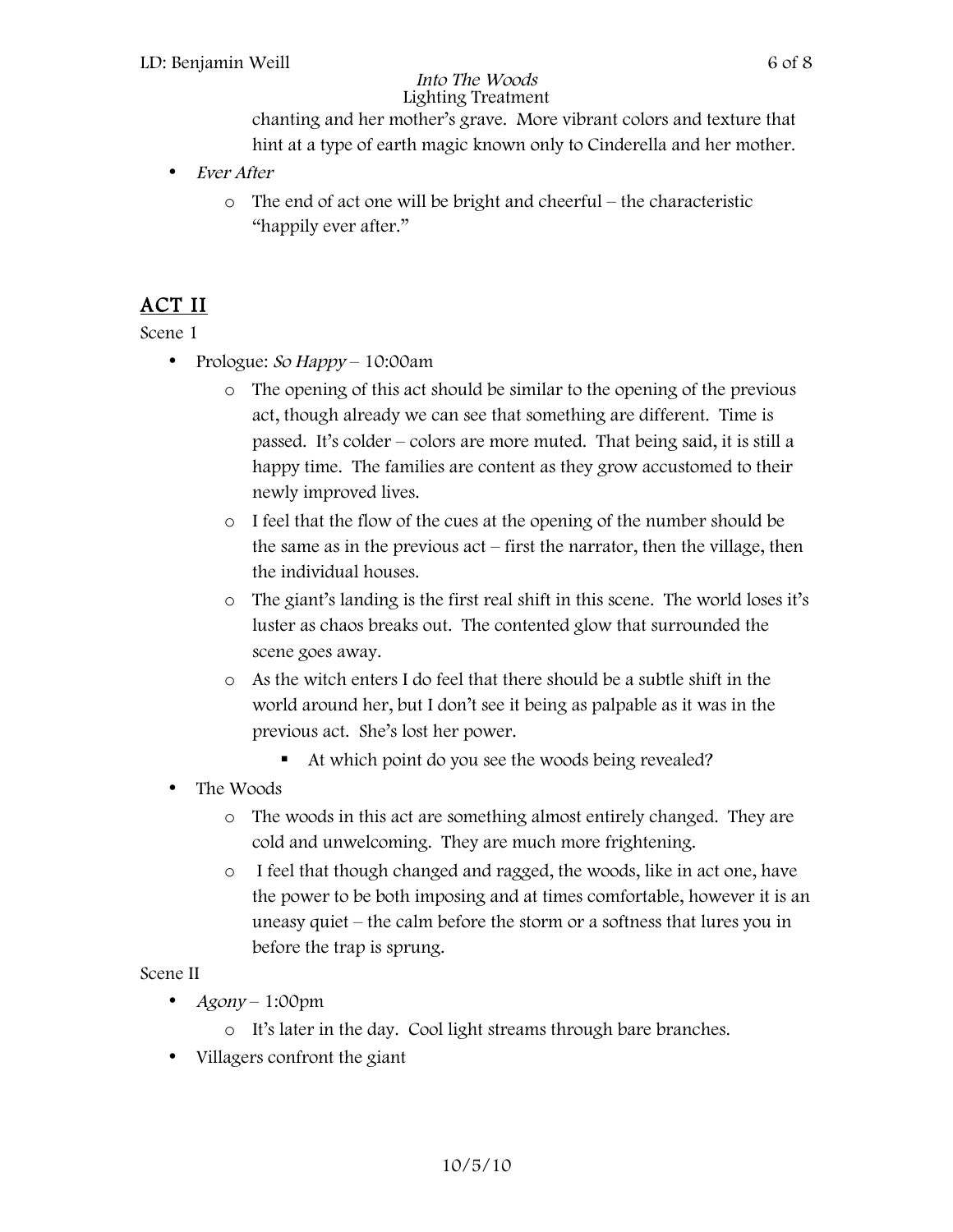- o In another part of the woods we find The Baker, his Wife and Little Red. They are in completely unfamiliar territory.
- o The world become brighter and more menacing as they turn on the narrator. It's something reminiscent of snow-blindness as the villager's fears flare up and. The things begin to return to "normal" as some of the characters see the error of their ways. After the Giant drops him there is a profound stillness in the woods.
- Lament 3:00pm
	- o The beginning of this song is harsh. Low angles of light cut through the stage as the witch spews her anger at the villagers, at Rapunzel and at the world.
	- o This harshness softens and we pull in to the witch as her anger turns to despair at the loss of her "daughter" and her failure as a mother.
- Villagers after the Giant leaves
	- o After Lament the woods that we return to are changed. They are stark and less friendly.
- Any Moment ~ 5:00pm
	- o Some of the starkness of the environment has softened to leave us in a cold, but not particularly threatening part of the woods. The sun is beginning to set as the baker's wife and Cinderella's prince find each other. He charms both the baker's Wife and the woods to relax and let their guard down. The environment takes on a slightly romantic feel as the Wife is quickly courted.
- Moments in the Woods Sunset
	- o The sun is setting as the baker's Wife comes back to herself. This is a soft moment in the woods.
	- o The world gets darker and more sinister as the giant approaches
- Your Fault  $10:00$ pm
	- o It's dark, moonlight shines through the trees.
	- o As song begins and the characters turn on one another the world shifts. Uplighting illuminates the set giving the woods an almost grotesque feel to them. This is no longer a friendly place but one that is powerful and scary.
- Last Midnight
	- o A spot picks up the witch as the song starts. A cold, dappled texture lightly fills the stage. As the song picks up the texture grows and the